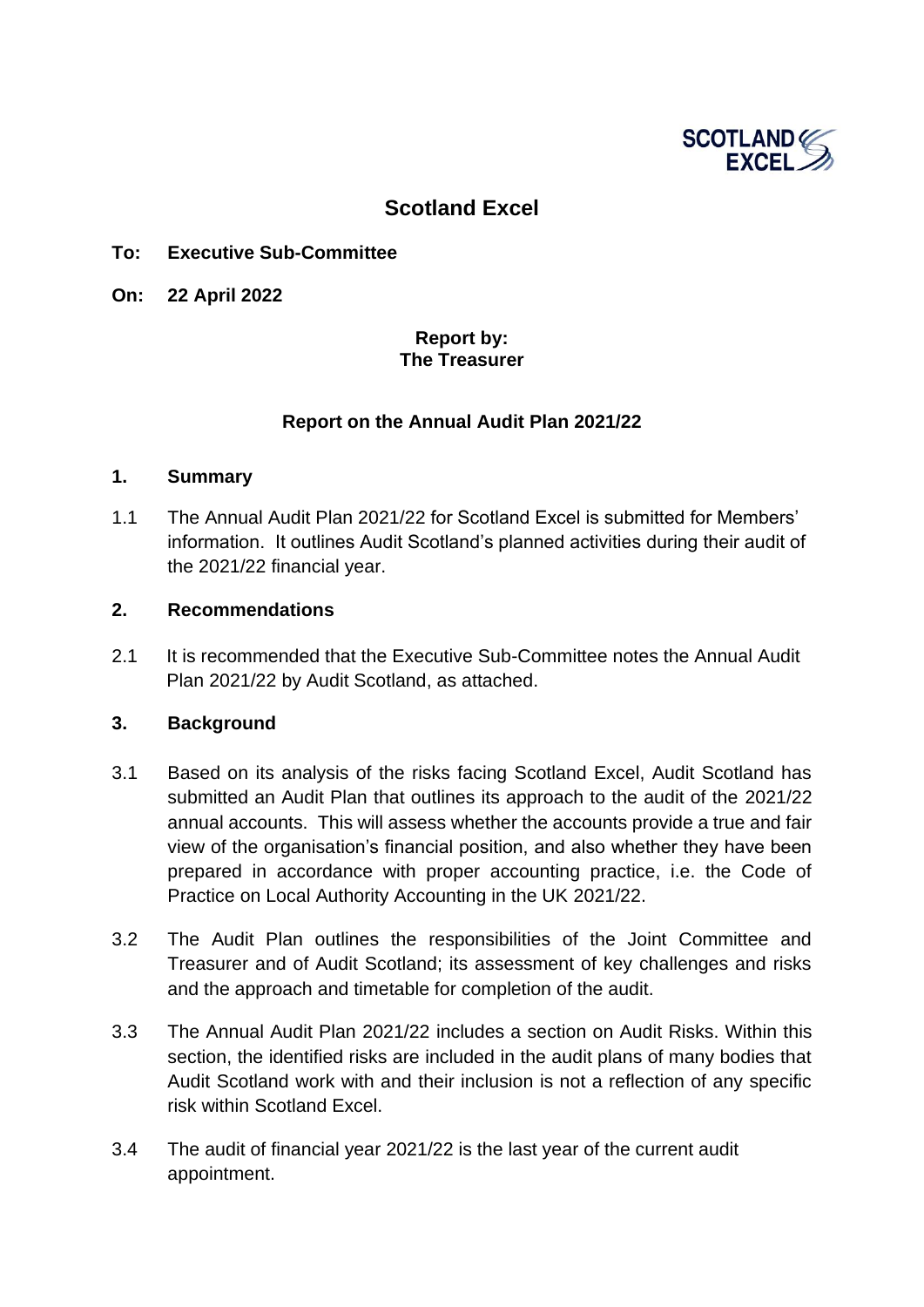# **Scotland Excel**

### **Annual Audit Plan 2021/22**





**Prepared for Scotland Excel** March 2022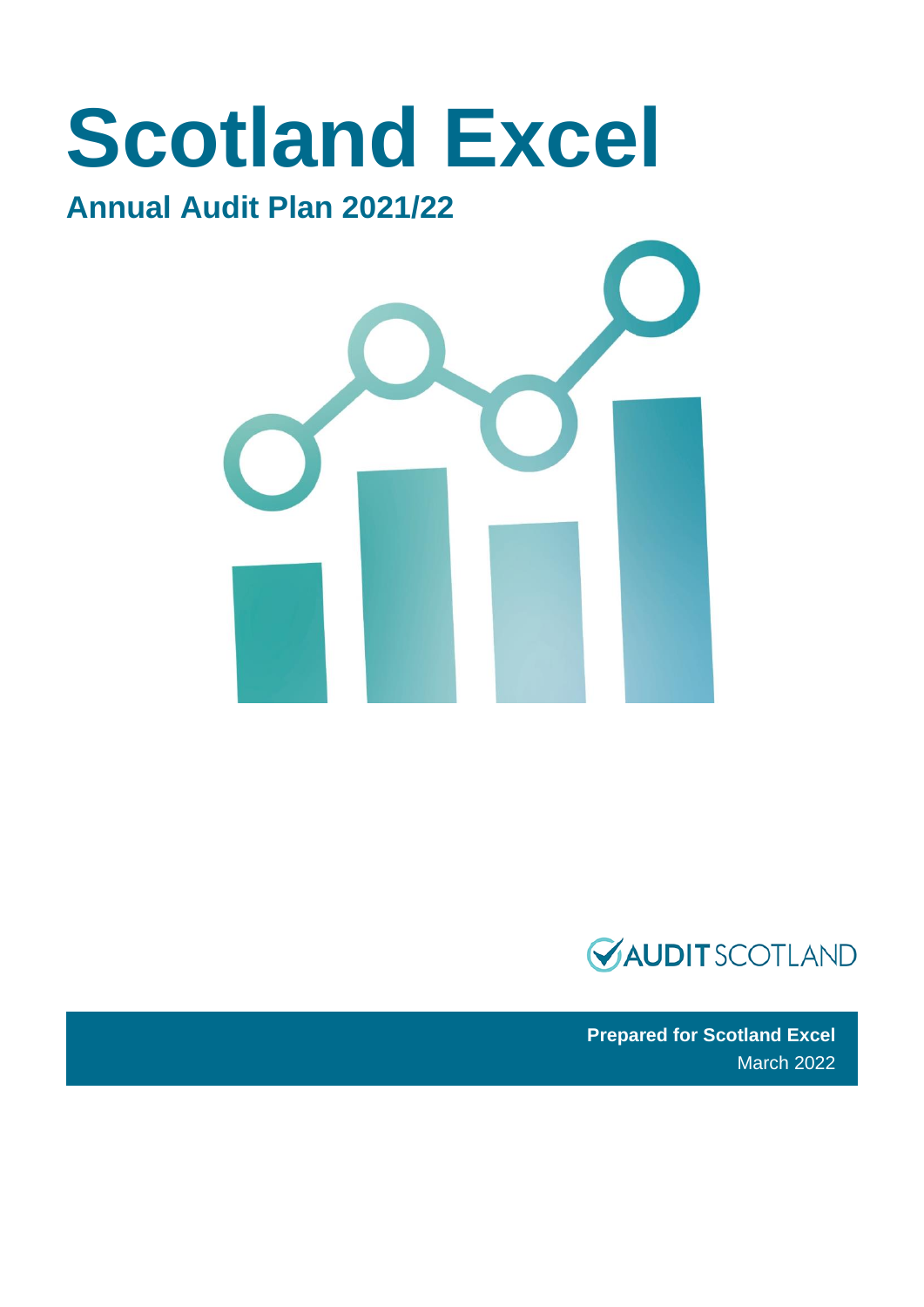### **Contents**

| Introduction                                     |    |
|--------------------------------------------------|----|
| Financial statements audit planning              | h  |
| <b>Audit dimensions and Best Value</b>           |    |
| Reporting arrangements, timetable, and audit fee | 10 |
| <b>Other matters</b>                             |    |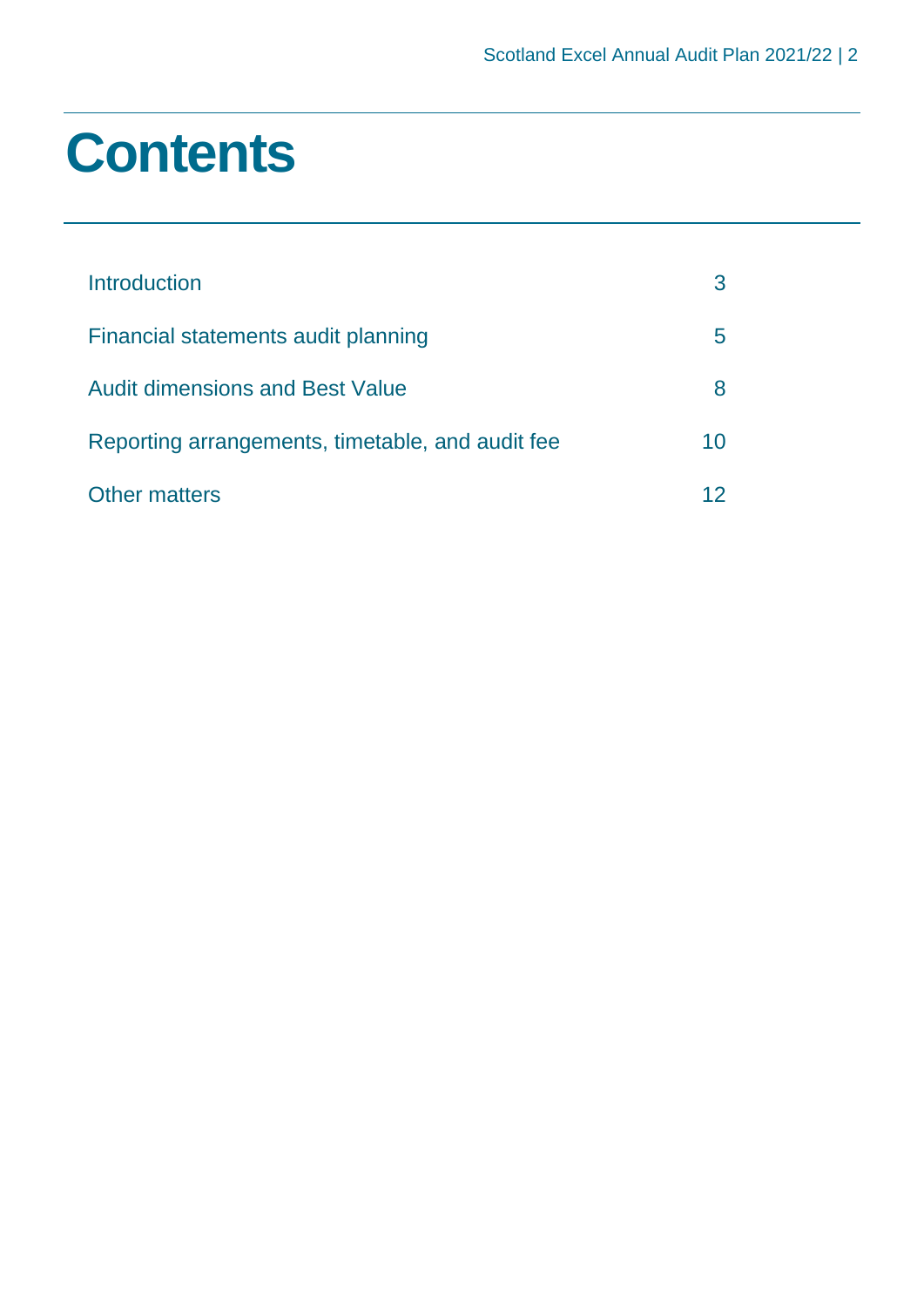### <span id="page-3-0"></span>**Introduction**

#### **Summary of planned audit work**

**1.** This document summarises the work plan for our 2021/22 external audit of Scotland Excel. The main elements of our work include:

- an audit of, and provision of an Independent Auditor's Report
- an audit opinion on other statutory information published within the annual accounts including the Management Commentary, the Remuneration Report and Annual Governance Statement
- consideration of arrangements in relation to financial sustainability and the annual governance statement
- consideration of Best Value arrangements.

#### **Impact of Covid-19**

**2.** The coronavirus disease (Covid-19) pandemic has had a significant impact on public services and public finances, and the effects will be felt well into the future.

**3.** The Auditor General for Scotland, the Accounts Commission and Audit Scotland continue to assess the risks to public services and finances from Covid-19 across the full range of our audit work, including annual audits and the programme of performance audits. The well-being of audit teams and the delivery of high-quality audits remain paramount. Changes in our approach may be necessary and where this impacts on annual audits, revisions to this Annual Audit Plan may be required.

#### **Adding value**

**4.** We aim to add value to Scotland Excel through our external audit work by being constructive and forward looking, by identifying areas for improvement and by recommending and encouraging good practice. In so doing, we will help Scotland Excel promote improved standards of governance, better management and decision making and more effective use of resources. Additionally, we attend committee meetings and actively participate in discussions.

#### **Respective responsibilities of the auditor and Scotland Excel**

**5.** The [Code of Audit Practice \(2016\)](https://www.audit-scotland.gov.uk/uploads/docs/report/2016/code_audit_practice_16_0.pdf) sets out in detail the respective responsibilities of the auditor and Scotland Excel. Key responsibilities are summarised below.

#### **Auditor responsibilities**

**6.** Our responsibilities as independent auditors are established by the Local Government (Scotland) Act 1973 and the [Code of Audit Practice](https://www.audit-scotland.gov.uk/uploads/docs/report/2016/code_audit_practice_16_0.pdf) (including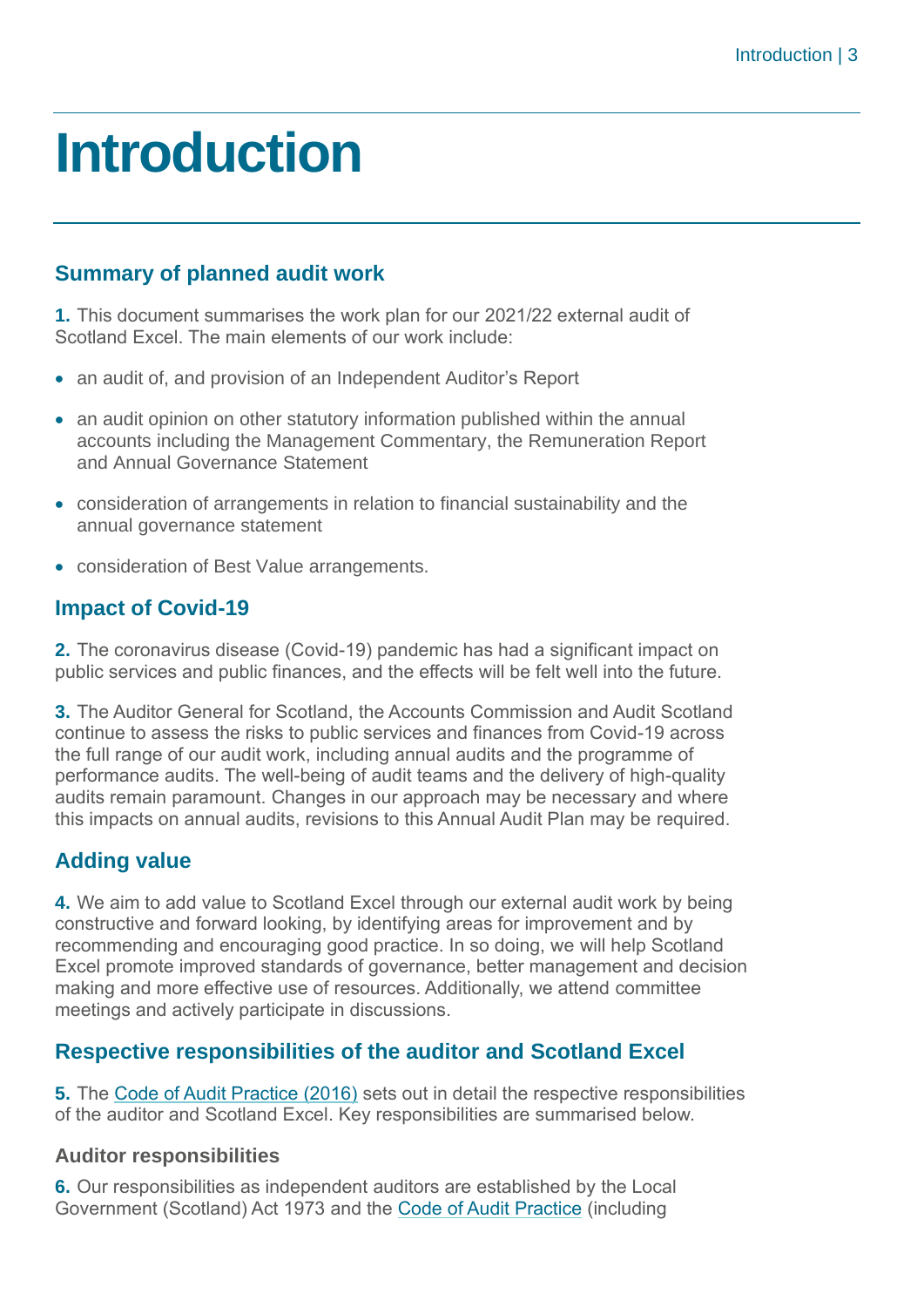[supplementary guidance\)](https://www.audit-scotland.gov.uk/uploads/docs/um/code_audit_guidance_16_supp.pdf) and guided by the Financial Reporting Council's Ethical Standard.

**7.** Auditors in the public sector give an independent opinion on the financial statements and other information within the annual accounts. We also review and report on the arrangements within the audited body to manage its performance, regularity and use of resources. In doing this, we aim to support improvement and accountability.

#### **Scotland Excel responsibilities**

**8.** Scotland Excel is responsible for maintaining accounting records and preparing financial statements that give a true and fair view.

**9.** Also, Scotland Excel has the primary responsibility for ensuring the proper financial stewardship of public funds, compliance with relevant legislation and establishing effective arrangements for governance, propriety and regularity that enable them to deliver their objectives.

#### **Managing the transition to 2022/23 audits**

**10.** Audit appointments are usually for five years but were extended to six years due to Covid-19. 2021/22 is the final year of the current appointment and we will work closely with our successors to ensure a well-managed transition.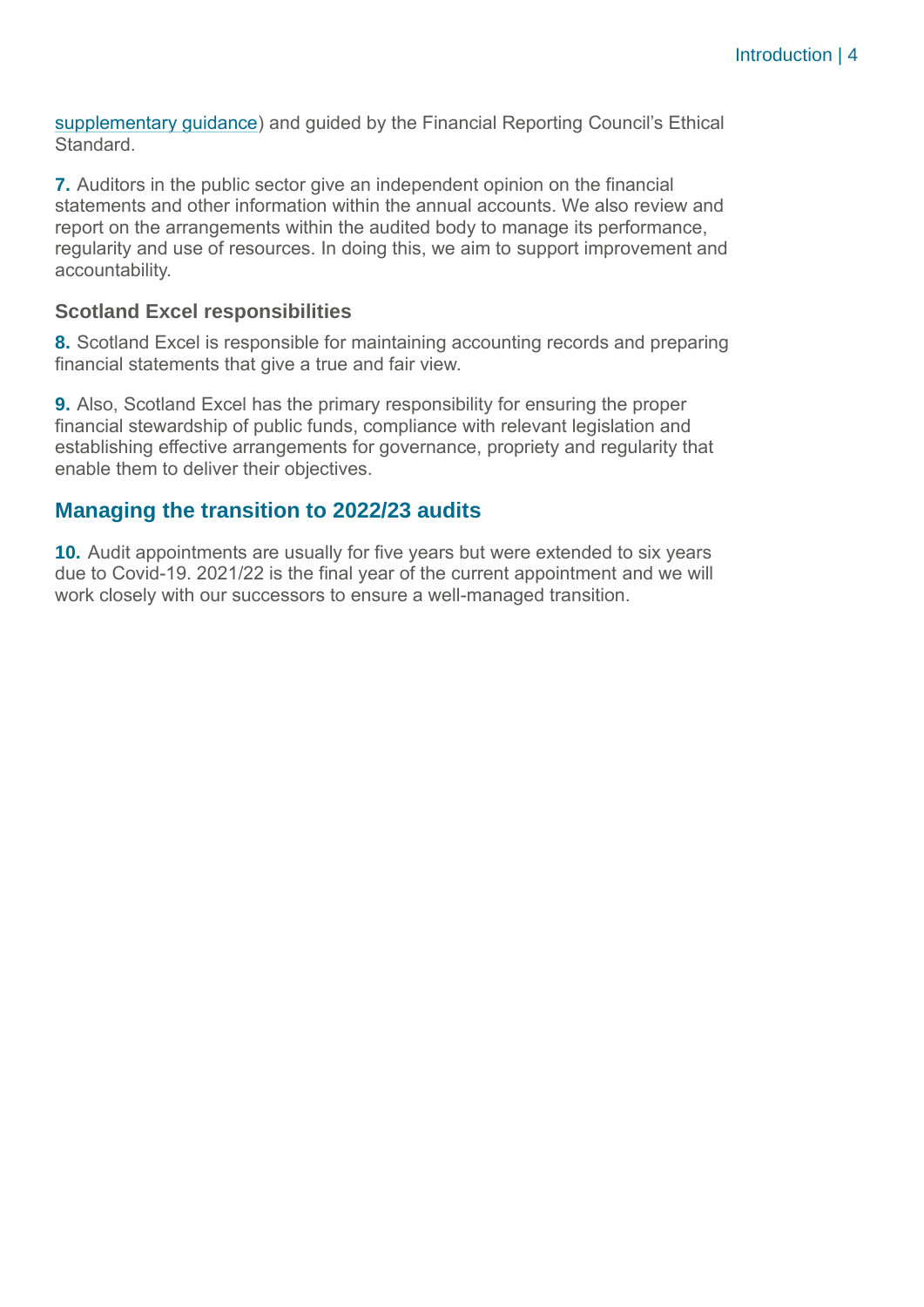## <span id="page-5-0"></span>**Financial statements audit planning**

#### **Materiality**

**11.** Materiality is an expression of the relative significance of a matter in the context of the financial statements as a whole. We are required to plan our audit to determine with reasonable confidence whether the financial statements are free from material misstatement. The assessment of what is material is a matter of professional judgement over both the amount and the nature of the misstatement.

#### **Materiality levels for the 2021/22 audit**

**12.** We assess materiality at different levels as described in [Exhibit 1.](#page-5-1) The materiality values for Scotland Excel are set out in [Exhibit 1.](#page-5-1)

#### <span id="page-5-1"></span>**Exhibit 1 2021/22 Materiality levels for Scotland Excel**

| <b>Materiality</b>                                                                                                                                                                                                                                                                                                                                                         | <b>Scotland</b><br><b>Excel</b> |
|----------------------------------------------------------------------------------------------------------------------------------------------------------------------------------------------------------------------------------------------------------------------------------------------------------------------------------------------------------------------------|---------------------------------|
| <b>Planning materiality</b> – This is the figure we calculate to assess the overall<br>impact of audit adjustments on the financial statements. It has been set at 2 per<br>cent of gross expenditure for the year ended 31 March 2022 based on the latest<br>audited financial statements for 2020/21.                                                                    | £127,000                        |
| <b>Performance materiality</b> – This acts as a trigger point. If the aggregate of errors<br>identified during the financial statements audit exceeds performance materiality,<br>this would indicate that further audit procedures should be considered. Using our<br>professional judgement, we have assessed performance materiality at 75% of<br>planning materiality. | £95,000                         |
| <b>Reporting threshold (i.e. clearly trivial)</b> – We are required to report to those<br>charged with governance on all unadjusted misstatements more than the<br>'reporting threshold' amount. Using our professional judgement, we have<br>assessed this as 5% of planning materiality.                                                                                 | £6,000                          |

Source: Audit Scotland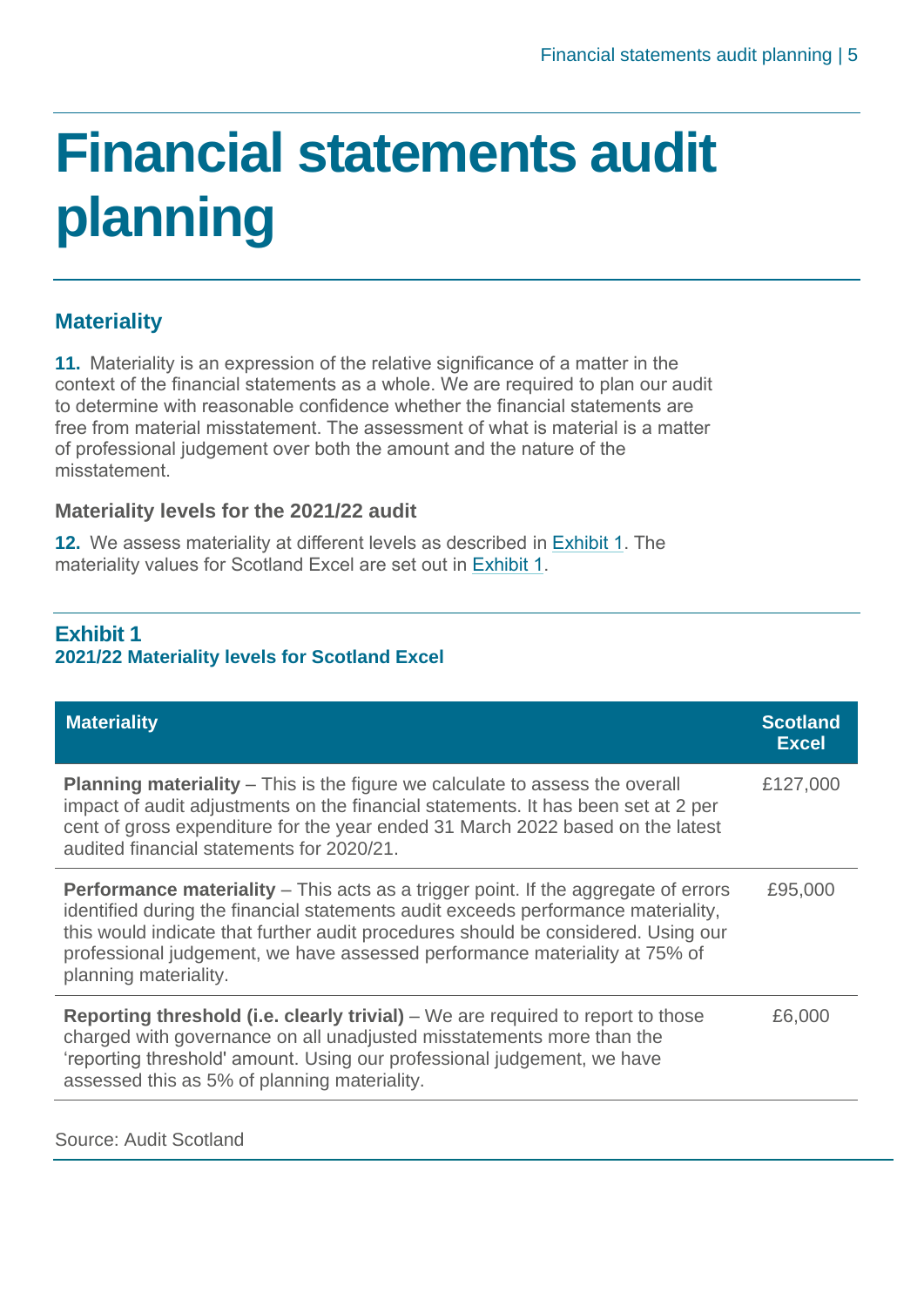#### **Significant risks of material misstatement to the financial statements**

**13.** Our risk assessment draws on our cumulative knowledge of Scotland Excel, its major transaction streams, key systems of internal control and risk management processes. Also, it is informed by our discussions with management, meetings with internal audit, attendance at boards and a review of supporting information.

**14.** Based on our risk assessment process, we identified the following significant risks of material misstatement to the financial statements. These are risks which have the greatest impact on our planned audit procedures. [Exhibit 2](#page-6-0) summarises the nature of the risk, the sources of assurance from management arrangements and the further audit procedures we plan to perform to gain assurance over the risk.

#### <span id="page-6-0"></span>**Exhibit 2**

#### **2021/22 Significant risks of material misstatement to the financial statements**

| <b>Significant risk</b><br>of material<br>misstatement                                                                                                                                                                                                                                                                                                                              | <b>Sources of</b><br>assurance                                                                                           | <b>Planned audit response</b>                                                                                                                                                                                                                                                                                                                                                                                                                                                                                                                                                                                                                                                                                                                                                                                            |
|-------------------------------------------------------------------------------------------------------------------------------------------------------------------------------------------------------------------------------------------------------------------------------------------------------------------------------------------------------------------------------------|--------------------------------------------------------------------------------------------------------------------------|--------------------------------------------------------------------------------------------------------------------------------------------------------------------------------------------------------------------------------------------------------------------------------------------------------------------------------------------------------------------------------------------------------------------------------------------------------------------------------------------------------------------------------------------------------------------------------------------------------------------------------------------------------------------------------------------------------------------------------------------------------------------------------------------------------------------------|
| 1. Risk of<br>material<br>misstatement due<br>to fraud caused<br>by the<br>management<br>override of<br>controls<br>As stated in<br>International<br>Standard on<br>Auditing (UK) 240,<br>management is in<br>a unique position<br>to perpetrate fraud<br>because of<br>management's<br>ability to override<br>controls that<br>otherwise appear<br>to be operating<br>effectively. | Owing to the<br>nature of this<br>risk,<br>assurances<br>from<br>management<br>are not<br>applicable in<br>this instance | • Make inquiries of individuals involved in the financial<br>reporting process about inappropriate or unusual activity<br>relating to the processing of journal entries and other<br>adjustments.<br>• Test appropriateness of journal entries recorded in<br>the general ledger and other adjustments made in the<br>preparation of the financial statements.<br>Evaluate significant transactions outside the normal<br>course of business.<br>• We will assess any changes to the methods and<br>underlying assumptions used to prepare accounting<br>estimates compared to the prior year.<br>• Substantive testing of income and expenditure<br>transactions around the year-end to confirm they are<br>accounted for in the correct financial year.<br>Focussed testing of accounting accruals and<br>prepayments. |

Source: Audit Scotland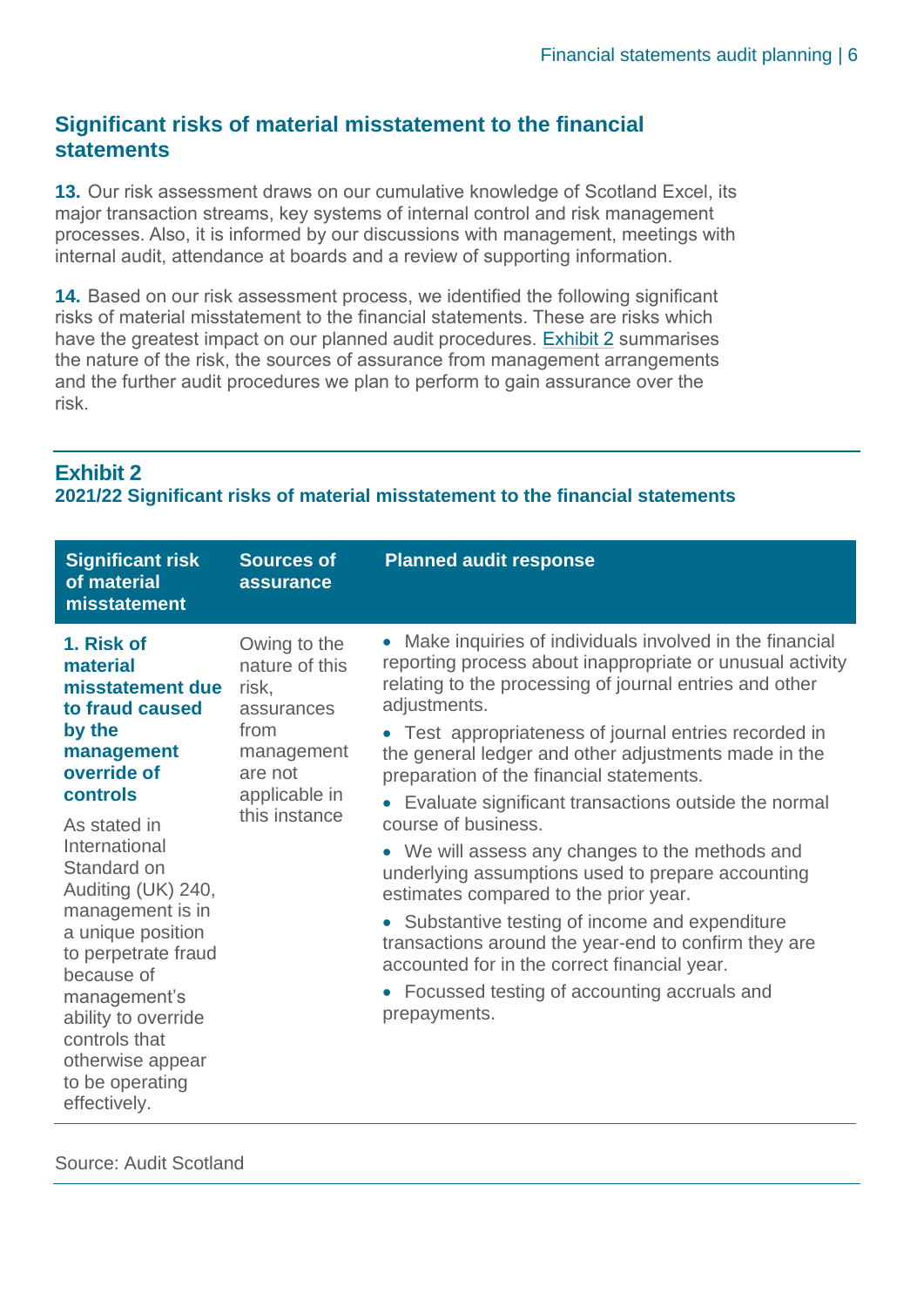**15.** As set out in International Standard on Auditing (UK) 240*: The auditor's responsibilities relating to fraud in an audit of financial statement*, there is a presumed risk of fraud over the recognition of income. There is a risk that income may be misstated resulting in a material misstatement in the financial statements. We have rebutted this risk for Scotland Excel because a significant element of the body's income is requisition income from member authorities which have predictable income patterns which limits the potential for manipulation. We therefore do not incorporate specific work into our audit plan in this area, over and above our standard audit procedures.

**16.** In line with Practice Note 10: *Audit of financial statements and regularity of public sector bodies in the United Kingdom*, as most public-sector bodies are net spending bodies, the risk of material misstatement due to fraud related to expenditure recognition may in some cases be greater than the risk relating to income recognition. We have rebutted this risk for Scotland Excel as our assessment of the expenditure transaction streams has confirmed that many are low risk, for example, staff costs, depreciation, pensions IAS 19 charges and our standard audit procedures will involve focused testing on accruals in any higher risk areas.

**17.** Practice Note 10 also introduces the concept of external fraud risk and we have assessed the levels of fraud in the public sector per the National Fraud Initiative and this, as well as the analysis of expenditure, indicates that there is not a high risk of fraud across payment streams.

**18.** We have not, therefore, incorporated specific work into our audit plan in these areas over and above our standard audit procedures.

#### **Other areas of audit focus**

**19.** As part of our assessment of audit risks, we have identified other areas where we consider there are also risks of material misstatement to the financial statements. Based on our assessment of the likelihood and magnitude of the risk, we do not consider these to represent significant risks. We will keep these areas under review as our audit progresses. If our assessment of risk changes and these risks become significant, we will communicate this to management and those charged with governance and revise our planned audit approach accordingly. The area of specific audit focus is:

#### • **Measurement and judgements applied to the valuation of pension**

**liabilities**: As at 31 March 2021, Scotland Excel recognised a net liability of £4.578 million relating to its share of the Strathclyde Pension Fund liability. There is a significant degree of subjectivity in the measurement and valuation of the pension fund liability. The valuation is based on specialist assumptions and estimates.

#### **Audit risk assessment process**

**20.** Audit risk assessment is an iterative and dynamic process. Our assessment of risks set out in this plan may change as more information and evidence becomes available during the progress of the audit. Where such changes occur, we will advise management and where relevant, report them to those charged with governance.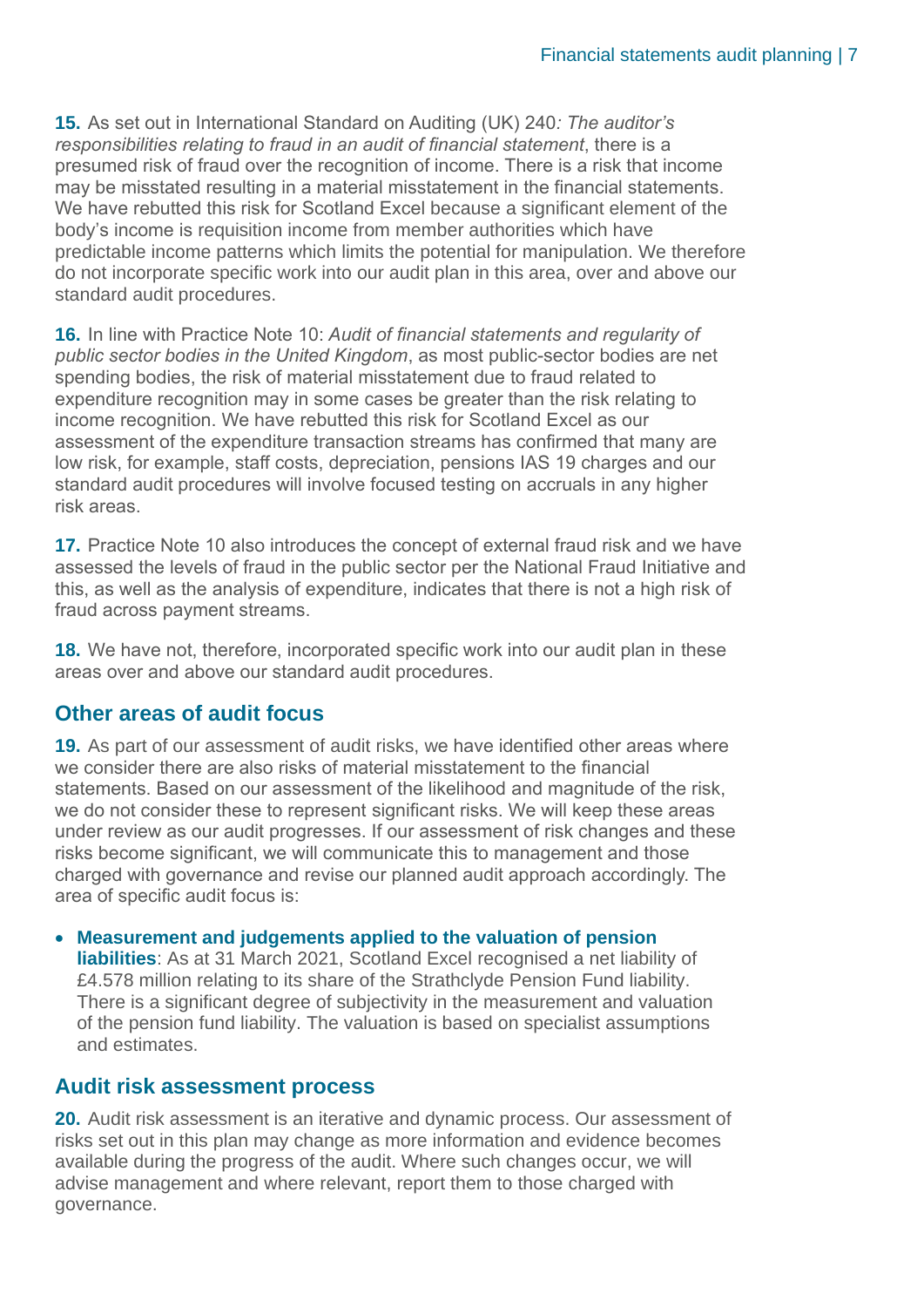## <span id="page-8-0"></span>**Audit dimensions and Best Value**

#### **Introduction**

**21.** The [Code of Audit Practice](https://www.audit-scotland.gov.uk/uploads/docs/report/2016/code_audit_practice_16_0.pdf) sets out the four dimensions that frame the wider scope of public sector audit. The Code of Audit Practice requires auditors to consider the adequacy of the arrangements in place for the audit dimensions in audited bodies.

#### **Audit dimensions**

**22.** Our standard audits are based on four audit dimensions that frame the wider scope of public sector audit requirements. These are: financial sustainability, financial management, governance and transparency, and value for money.

**23.** The Code of Audit Practice includes provisions relating to the audit of small bodies. Where the application of the full wider audit scope is judged by auditors not to be appropriate to an audited body then the annual audit work can focus on the appropriateness of the disclosures in the Annual Governance Statement and the financial sustainability of the body and its services. In the light of the nature of operations and arrangements for processing transactions, we plan to apply the small body provisions of the Code of Audit Practice to the 2021/22 audit of Scotland Excel.

#### **Financial sustainability**

**24.** As auditors, we consider the appropriateness of the use of the going concern basis of accounting as part of the annual audit. We will also comment on financial sustainability in the longer term. We define this as medium term (two to five years) and longer term (longer than five years).

#### **Annual Governance Statement**

**25.** Governance and transparency is concerned with the effectiveness of scrutiny and governance arrangements, leadership and decision making and transparent reporting of financial and performance information. We will review, conclude and report on the appropriateness of disclosures in the Annual Governance Statement.

#### **Best Value**

**26.** The Best Value work planned this year will focus on Scotland Excel's own self-evaluation work for achieving Best Value. Our findings will be reported through our Annual Audit Report.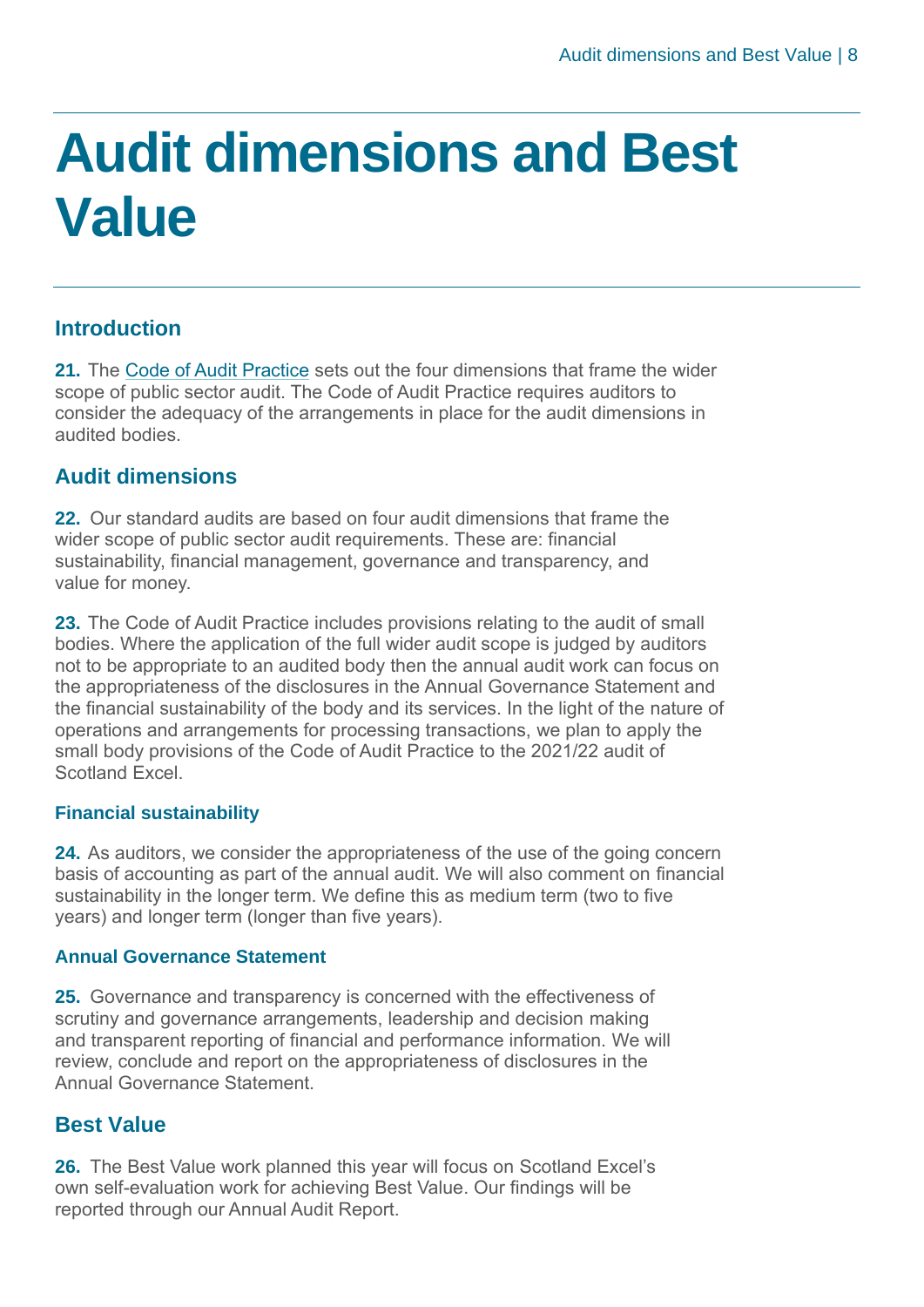#### **Audit dimension risks**

**27.** We have identified audit risks in the areas set out in [Exhibit 3.](#page-9-0) This exhibit sets out the risks, sources of assurance from management arrangements and the further audit procedures we plan to perform to gain assurances over the risks.

#### <span id="page-9-0"></span>**Exhibit 3**

#### **2021/22 Audit dimension risks**

#### **1.Financial Sustainability**

As part of the budget setting process, revenue estimates are prepared for a three-year period. This allows management and members to identify pressures and take early actions to mitigate against these pressures.

The audited annual accounts for 2020/21 confirm a useable reserve balance of £1.019 million. Forecasts up to 2023/24 were included within the 2021/22 budget. The forecasts estimate a breakeven position in 2021/22 through to 2023/24. This position is based on a three per cent increase in requisition income for 2021/22 and two per cent in subsequent years. This position also assumes a project deficit of £0.152 million in 2021/22, with use of project reserves of £0.404 million.

It is important that Scotland Excel updates its mediumterm financial plan as soon as more clarity on the financial impacts of Covid-19 is obtained.

• In December 2021 the Joint Committee approved revenue estimates for 2022/23 and indicative figures were also presented for 2023/24 and 2024/25. In each of the three years presented a 3% uplift in requisition was proposed.

• A break-even position is forecast for Core activities in each of the three years presented.

- The approach for Project activities differs, as income generated from project work often spans financial years. This is reflected in each year's estimate as a planned net draw from Project Reserves.
- Core reserves are forecast at 4.8% of operating income by 31 March 2025.

• Projects reserves are forecast at 23.1% of operating income by 31 March 2023.

#### **Description of risk Sources of assurance Planned audit response**

- Review of the Scotland Excel's annual budget setting arrangements.
- Review and assessment of budget monitoring arrangements on financial position.
- On-going review of the Scotland Excel's financial position and delivery of planned savings.

Source: Audit Scotland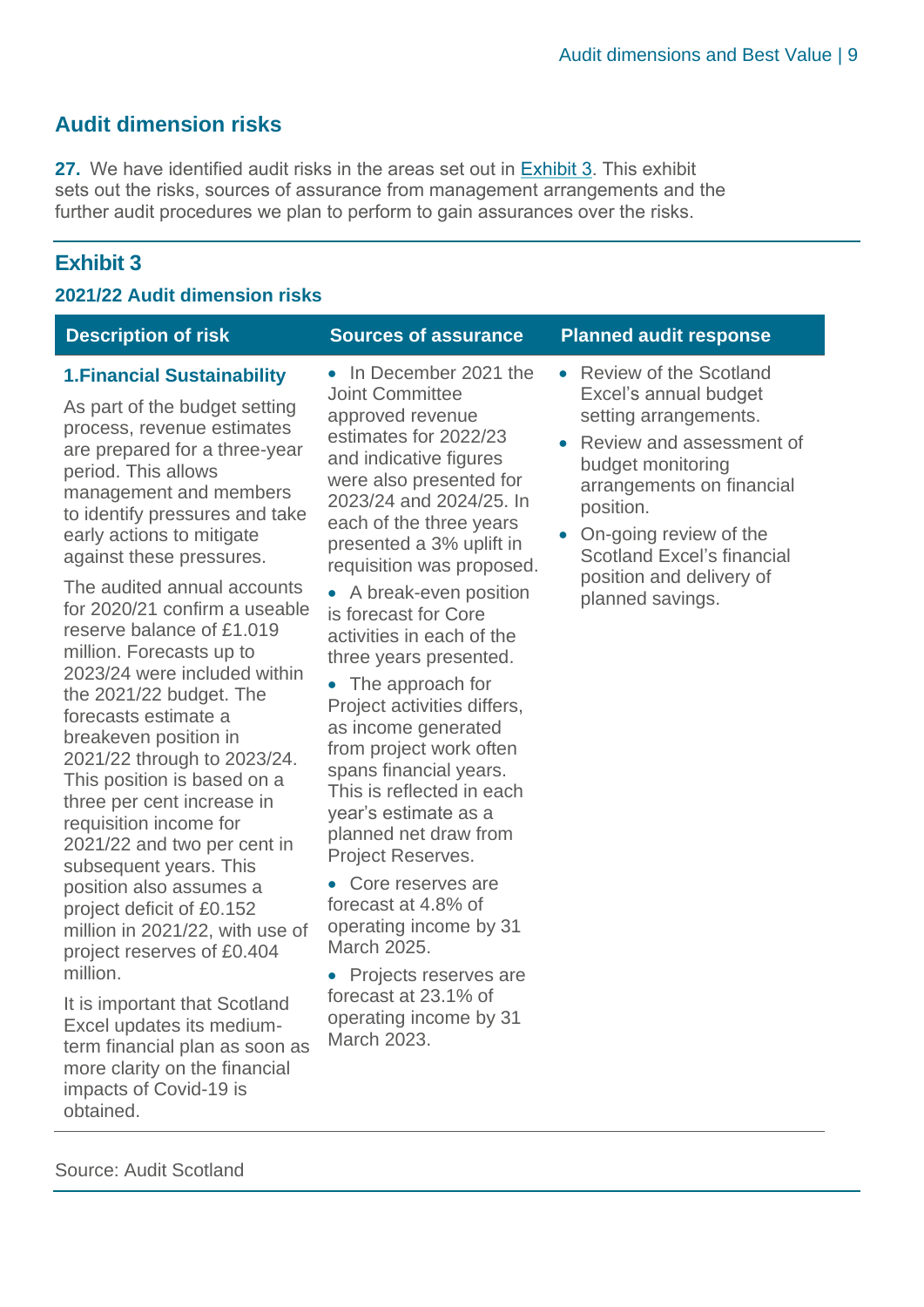### <span id="page-10-0"></span>**Reporting arrangements, timetable, and audit fee**

#### **Reporting arrangements**

**28.** Audit reporting is the visible output for the annual audit. All Annual Audit Plans and the outputs, as detailed in [Exhibit 4,](#page-10-1) and any other outputs on matters of public interest will be published on our website: [www.audit-scotland.gov.uk.](http://www.audit-scotland.gov.uk./)

**29.** Matters arising from our audit will be reported on a timely basis and will include agreed action plans. Draft management reports will be issued to the relevant officers to confirm factual accuracy.

**30.** We will provide an independent auditor's report to Scotland Excel and the Accounts Commission setting out our opinions on the annual accounts. We will provide Scotland Excel and the Accounts Commission with an annual report on the audit containing observations and recommendations on significant matters which have arisen during the audit.

**31.** Covid-19 has had a considerable impact on the conduct and timeliness of the audit. We recognise that it is in the best interests of public accountability to get the reporting of audited accounts back to pre-pandemic timelines. To this end, 2021/22 is a transition year with the reporting deadline brought forward by one month relative to the two prior years. We are identifying ways to work more efficiently to expedite the 2021/22 audits whilst at the same time maintaining high standards of quality.

**32.** [Exhibit 4](#page-10-1) outlines the target dates for our audit outputs. Due to pressures associated with the Covid-19 pandemic we have agreed an audit timetable consistent with the prior year. This means that we will not meet the Audit Planning Guidance deadline of 31 October 2022.

#### <span id="page-10-1"></span>**Exhibit 4 2020/21 Audit outputs**

| <b>Audit Output</b>                 | <b>Target date</b> | <b>Executive Sub-</b><br>committee date |
|-------------------------------------|--------------------|-----------------------------------------|
| Annual Audit Plan                   | 31 March 2022      | 18 March 2022                           |
| <b>Independent Auditor's Report</b> | 31 October 2022    | 18 November 2022                        |
| <b>Annual Audit Report</b>          | 31 October 2022    | 18 November 2022                        |
| Source: Audit Scotland              |                    |                                         |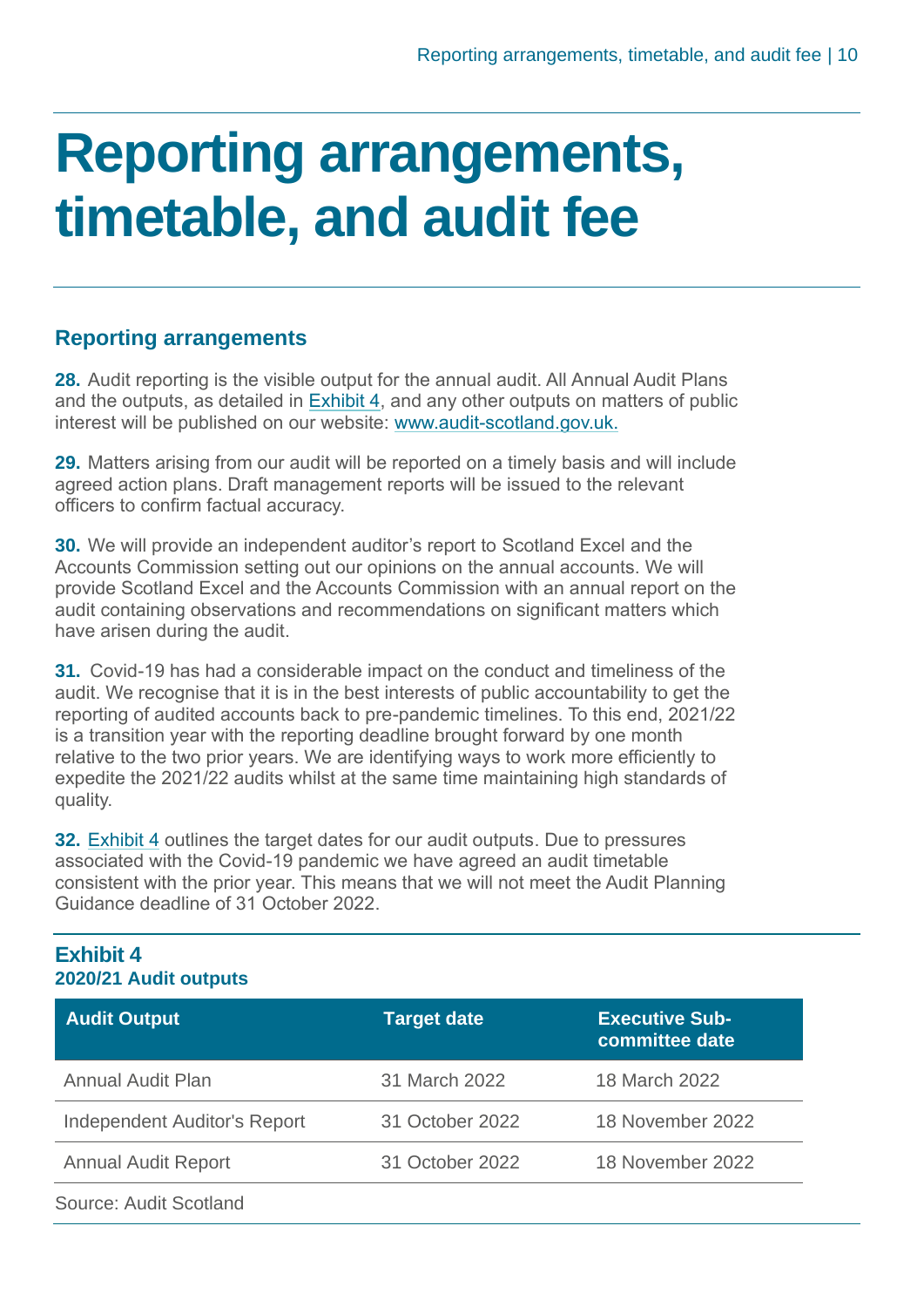#### **Audit fee**

**33.** The proposed audit fee for the 2021/22 audit of Scotland Excel is £6,320 (2020/21: £6,150). In determining the audit fee, we have taken account of the risk exposure of Scotland Excel, the planned management assurances in place and the level of reliance we plan to take from the work of internal audit.

**34.** Where our audit cannot proceed as planned through, for example, late receipt of unaudited annual report and accounts, the absence of adequate supporting working papers or being unable to take planned reliance from the work of internal audit, a supplementary fee may be levied. An additional fee may also be required in relation to any work or other significant exercises out with our planned audit activity.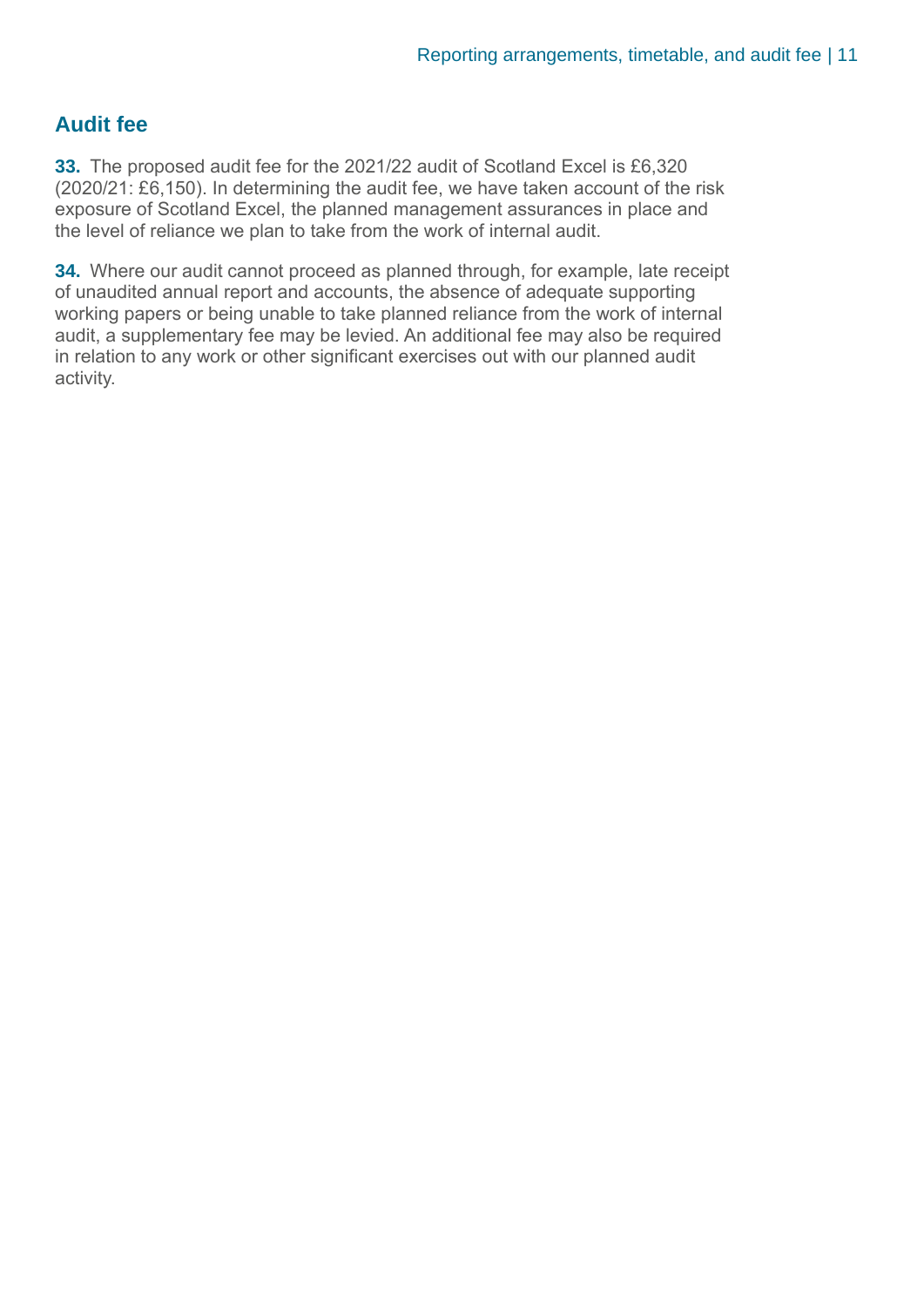### <span id="page-12-0"></span>**Other matters**

#### **Internal audit**

**35.** From our initial review of the internal audit plans, we do not plan to place formal reliance on internal audit's work for our financial statements' responsibilities. We do plan to consider the findings of Internal Audit work undertaken in the year.

#### **Independence and objectivity**

**36.** Auditors appointed by the Auditor General for Scotland or Accounts Commission must comply with the [Code of Audit Practice](https://www.audit-scotland.gov.uk/uploads/docs/report/2016/code_audit_practice_16_0.pdf) and relevant supporting guidance. When auditing the financial statements, auditors must also comply with professional standards issued by the Financial Reporting Council and those of the professional accountancy bodies. These standards impose stringent rules to ensure the independence and objectivity of auditors. Audit Scotland has robust arrangements in place to ensure compliance with these standards including an annual *'fit and proper*' declaration for all members of staff. The arrangements are overseen by the Director of Audit Services, who serves as Audit Scotland's Ethics **Partner** 

**37.** The engagement lead (i.e. appointed auditor) for Scotland Excel is Mark Ferris, Senior Audit Manager. Auditing and ethical standards require the appointed auditor to communicate any relationships that may affect the independence and objectivity of audit staff. We are not aware of any such relationships pertaining to the audit of Scotland Excel.

#### **Quality control**

**38.** International Standard on Quality Control (UK) 1 (ISQC1) requires a system of quality control to be established, as part of financial audit procedures, to provide reasonable assurance that professional standards and regulatory and legal requirements are being complied with and that the independent auditor's report or opinion is appropriate in the circumstances.

**39.** The foundation of our quality framework is our Audit Guide, which incorporates the application of professional auditing, quality and ethical standards and the Code of Audit Practice (and supporting guidance) issued by Audit Scotland and approved by the Auditor General for Scotland. To ensure that we achieve the required quality standards, Audit Scotland conducts peer reviews and internal quality reviews. Additionally, the Institute of Chartered Accountants of Scotland (ICAS) have been commissioned to carry out external quality reviews.

**40.** As part of our commitment to quality and continuous improvement, Audit Scotland will periodically seek your views on the quality of our service provision. We welcome feedback at any time, and this may be directed to the engagement lead.